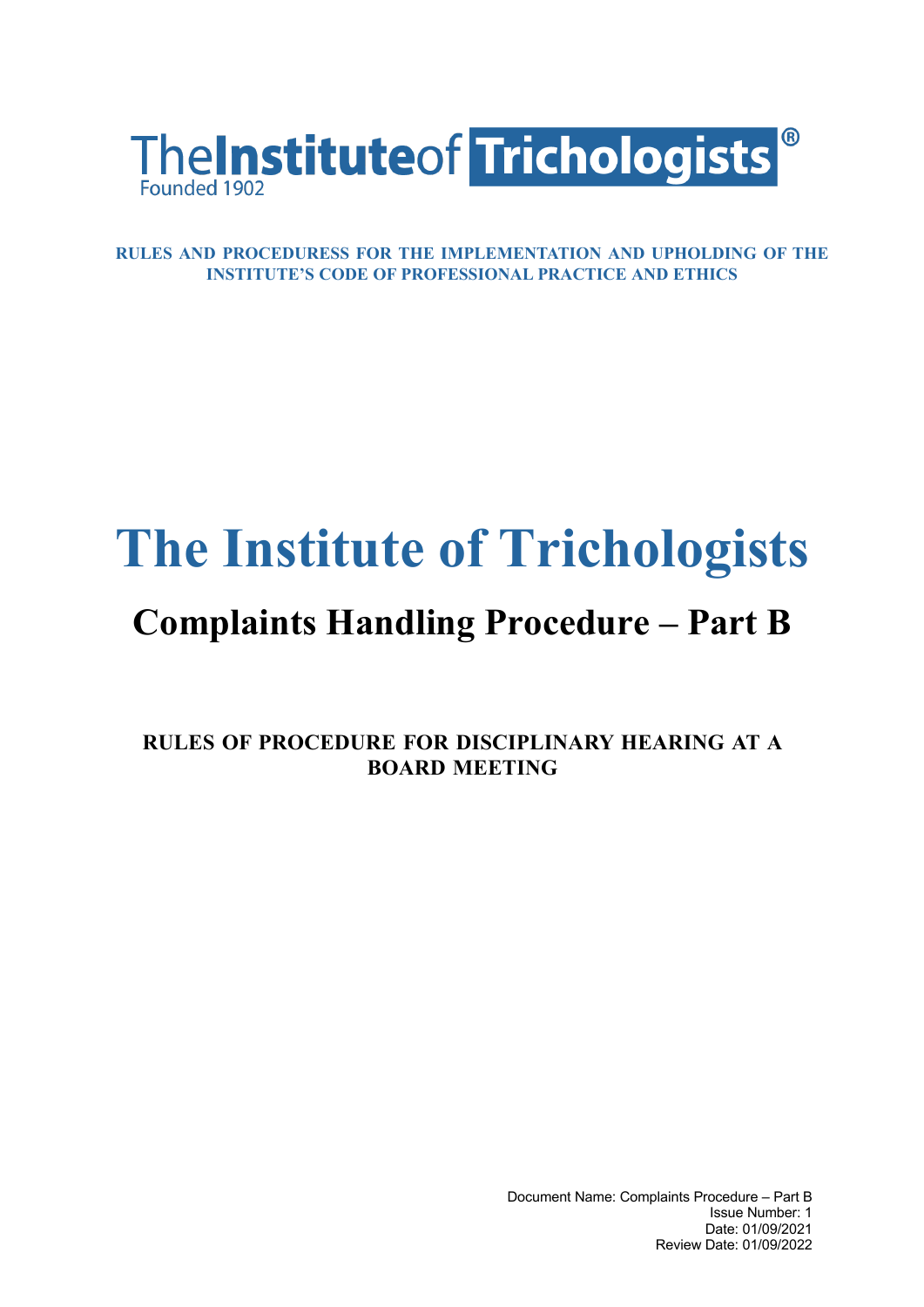## **TheInstituteof Trichologists**

**B1.** At a meeting convened for the purpose of conducting a disciplinary hearing, the Independent Chair of Ethics hearing shall conduct the business of the meeting in an objective and non-partisan manner and shall have no vote as Chairman of the meeting. The primary responsibility of the Independent Chair of Ethics of the meeting is to ensure that the hearing is conducted fairly, lawfully, and in accordance with the principles of natural justice. The panel will consist of a member with MIT or FIT status and no less than two independent professional members. All panel members will have no previous involvement in the case or any conflict of interest that could influence decision-making and will be diverse in representation.

**B2.** The Chair of Ethics will present information gathered from the fact finding exercise and shall take no part in the business or deliberations of the panel other than as described below.

**B3.** The Chair of the Ethics Committee shall have up to 20 minutes to present the case against the memberand may call such witnesses as he or she thinks fit.

**B4**. The member (and/or his or her solicitor) shall have up to 10 minutes to question the Chair of the EthicsCommittee and/or any witness (es) on the case presented. (All questions must relate only to what has been presented; nothing new or extraneous to be introduced at this stage)

**B5**. The member (and/or his or her solicitor) shall have up to 20 minutes to present the member's defenceand may call such witnesses as he, she or they thinks fit.

**B6.** The Chair of the Ethics Committee shall have up to 10 minutes to question the member and/or anywitness (es) on his or her defence. (All questions must relate only to what has been said by the member

and/or his solicitor; nothing new or extraneous to be introduced at this stage).

**B7.** Board members shall have up to 20 minutes to question both the Chair of the Ethics Committee and themember and/or his or her witness (es). (All questions must relate only to what has been presented; nothing new or extraneous to be introduced).

**B8.** The Chair of the Ethics Committee shall have up to four minutes to sum up the case for the Ethics Committee.

**B9.** The member and/or his or her solicitor shall have up to four minutes to sum up the member's defence.

**B10.** The Chair of the Ethics Committee, the member (and his or her solicitor) and all witnesses shall leavethe room while the Independent panel deliberates and comes to its conclusion.

**B11.** The panel shall consider whether the member is 'guilty of misconduct in a professional respect' such as to warrant his or her expulsion from Institute membership in accordance with Article 8. (Following the recommendations by the panel the IOT Board has power under the Articles to remove the member from membership but does not have the specific power to apply any fine by way of compensation but can reprimand, by written warnings, request further training and/or suspend from membership, or continued membership with conditions attached, or a combination of any of these).